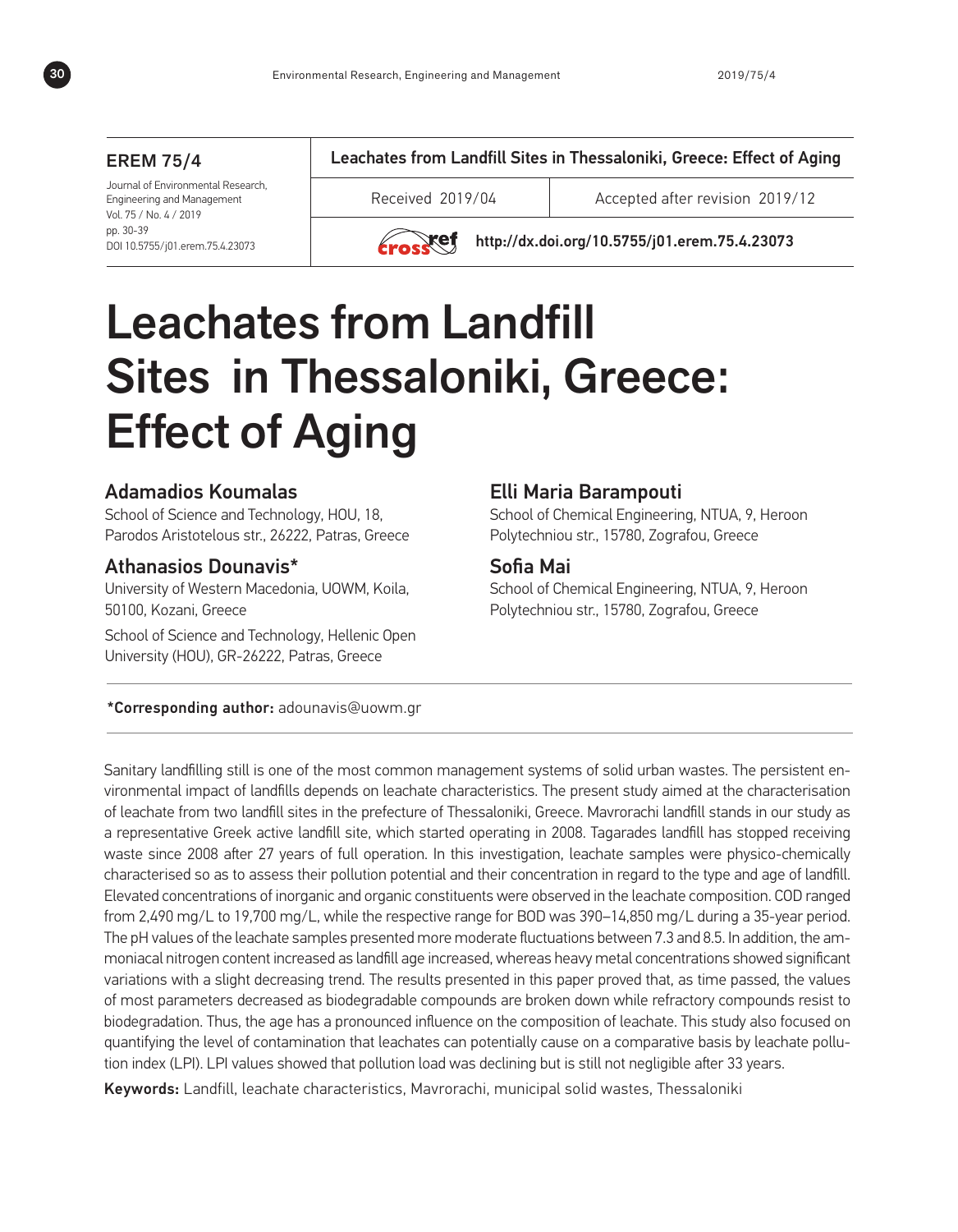# Introduction

Solid waste management is a universal issue affecting everyone. Governments along with individuals handle issues concerning waste management affecting productivity and health (Silpa et al., 2018). Globally, almost 37% of waste is currently dumped or disposed in landfill sites. From this percentage, only 8% is disposed in sanitary landfills with appropriate methane gas collection systems. The proper waste disposal and treatment, that sanitary landfills or other more sophisticated facilities offer, are an exclusive privilege of the countries of upper-middle and high income. The former presents the highest rate of landfilling (54%), while in countries with higher income, this percentage drops to 39%, since 35% of waste is diverted to recycle and compost systems and 22% to incineration (Silpa et al., 2018). In Greece, from the 67 million tonnes of solid waste produced, 86% is disposed in landfills according to the latest statistic data of Eurostat (2016). Currently, 79 landfill sites of municipal solid waste are in operation in Greece. Only a few sites have been closed and are under rehabilitation works. Despite the environmental goals set by EC, landfilling as a solid waste management scheme is still predominant due to a number of reasons including economic, environmental, political, technological and social (Torretta et al., 2017).

The landfilling of solid waste creates leachate from the liquids (including rainwater) that pass through waste deposits. Generally, leachate is considered as high strength wastewater with high conductivity, rich in ammonium and organic matter. It is the result of waste decomposition and includes microorganisms, their metabolic products and other materials that drain out of landfill sites. Thus, leachate can be described as a multi-component mixture of insoluble, soluble, inorganic, organic, non-ionic, ionic, and bacteriological substances in an aqueous solution. Since

these components are water soluble, there is a high risk that they will leak in surface and groundwater. The leachate's chemical composition is strongly dependent on the type of a landfill (nature and age), as well as on the leaching rate, waste composition and precipitation (Afsar et al., 2015).

Through EU Landfill Directive (EEC/1999/31/EC), landfilling is improved all over Europe, by setting specific requirements for the design and operation of landfills, including the monitoring of leachate, surface water and groundwater. Monitoring is a perdurable process including all the phases of a landfill lifespan: development, operation and post-closure management. It may last over 50 years after the closure of a landfill site (LFTGN02, 2003).

Monitoring of composition and transformations proceeding in landfill leachates allows for the design of special leachate treatment plants and for forecasting of migration of pollutants contained in leachates to underground water. It is then possible to take actions to limit the negative impact of leachates on such water. Examples of the impact of landfill leachates on water and ground environment are given in numerous papers. Increased concentration of mineral (heavy metals) and organic compounds (aromatic and aliphatic hydrocarbons) was noted in underground water at the researched municipal waste landfill site (Szymański et al., 2018).

In that respect, this research work is performed at real sites in Greece. Specifically, the present study aims to analyse the physical and chemical composition of landfill leachates and to study the influence of landfill age on the characteristics of leachates that are collected from two sanitary landfill sites, an open and a closed one, at Central Macedonia that treat municipal solid waste from the Thessaloniki regional unit.

# Materials and Methods

Study areas. Thessaloniki is in Macedonia in Northern Greece. Located on the coast, it is the second largest city in Greece and boasts a busy commercial port. The responsibility for waste management in Thessaloniki city and the entire prefecture of Thessaloniki is the responsibility of FODSA, a public company

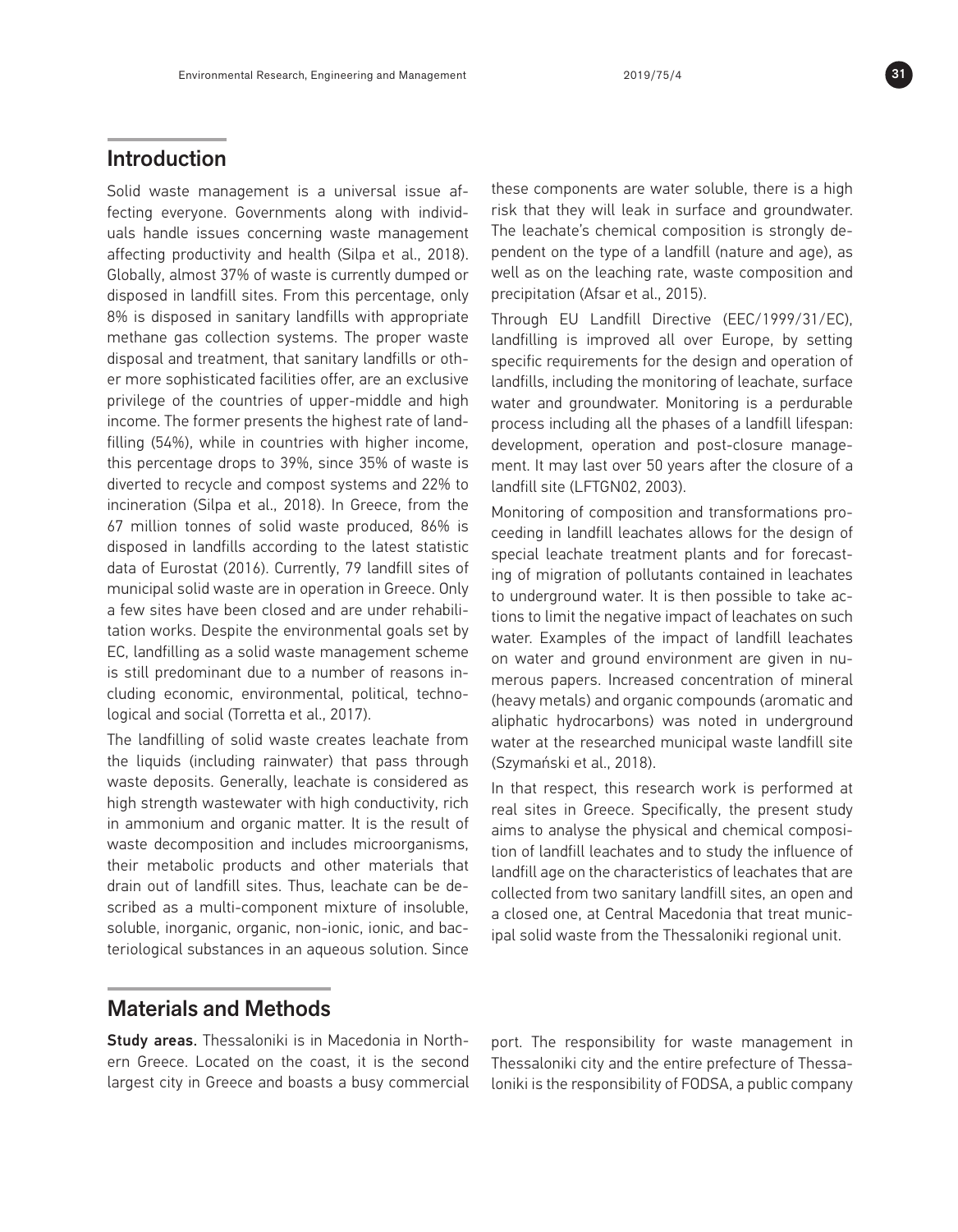managing waste for the Association of Local Authorities of the prefecture of Thessaloniki. It manages the treatment of waste from two million inhabitants living in the prefecture. Nowadays, all non-recyclable waste is delivered to Mavrorahi sanitary landfill site, which disposes of the waste produced across Thessaloniki Prefecture as well as additional non-recyclable waste from Halkidiki municipalities. The landfill site is operated by FODSA who designed and constructed the landfill to replace the former sanitary landfill site at Tagaredes, which closed in 2008 after it had reached its full capacity. These landfill sites that were used for the disposal of Thessaloniki municipal solid waste were set as the study object of this paper.

More specifically, the landfill of Tagarades is a public, fully-organised sanitary landfill which is located southeast of Thessaloniki. From 1982 until August 2008 (almost 27 years), Tagarades landfill received domestic waste (organic, paper, plastic, etc.), some industrial waste, hospital waste and some inert construction and demolition waste from the wider area of Thessaloniki, Greece.

Mavrorachi landfill has been in operation since 2008 and receives mixed municipal waste from the Thessaloniki Regional Unit. It is a non-hazardous waste landfill where the compacted solid waste is covered daily with soil. The landfill area has been separated in 4 well-defined cells. The two cells have been fully exploited from 2008 to 2014 and the 3rd cell is currently used since 2015. The average daily production of leachate for the period 2016–2017 was approximately 200 m3 /d. Since 2007, a Material Recovery Facility (MRF) in Sindos has been operating, affecting the amount differentiated at MSW that is landfilled. Table 1 presents details of the landfill sites studied in this paper.

| Name       | Location                                    | Coordinates               | Area (m2) | Starting year | End of landfill<br>life | Initial amount of<br>MSW(tn/v) | <b>Final MSW</b><br>received (tn/y) |
|------------|---------------------------------------------|---------------------------|-----------|---------------|-------------------------|--------------------------------|-------------------------------------|
| Tagarades  | KALAMAKI<br>SITE.<br><b>THERMI</b>          | 23.041876°,<br>40.463094° | 000,000,  | 1982          | 2008                    | 215,000                        | 620,000                             |
| Mavrorachi | <b>KLEFTIKA</b><br><b>ERYTHRA</b><br>KAMELI | 22.989167°,<br>40.638056° | 757,440   | 2008          | -                       | 620,000                        | 479,000                             |

Table 1. *Details of the landfill sites examined*

Methodology. Data, concerning the leachate composition, used in this study were obtained from the performance results of Tagarades and Mavrorachi landfills for a six-year period (2012–2017). The long performance data records were statistically processed according to the principles of descriptive and inferential statistics presented in the Guidance on Monitoring of Landfill Leachate, Groundwater and Surface Water (LFTGN02, 2003). In order to reveal the effect of landfill age on the leachate characteristic and taking into consideration the operational status of the selected landfills, the following assumptions were adopted: leachate from the 3<sup>rd</sup> cell of Mavrorachi corresponds to fresh leachate (landfill age: 1–2 years); leachate from the 1st and 2nd cell of Mavrorachi corresponds to landfill age 4–8 years, whereas leachate from Tagarades represents mature leachate (landfill age: 31–35).

Leachate analyses*.* The leachates samples were analysed for several physico-chemical parameters according to standard methods (APHA, 1998). The chemical composition of leachate is strongly dependent on many parameters, including initial composition of solid waste, the site's hydrology, the compaction degree, the climate and, last but not least, the landfill age. The leachate analysis included carbonaceous, nitrogenous and other parameters. More specifically, COD and BOD, TKN, ammonia, nitrite, nitrate,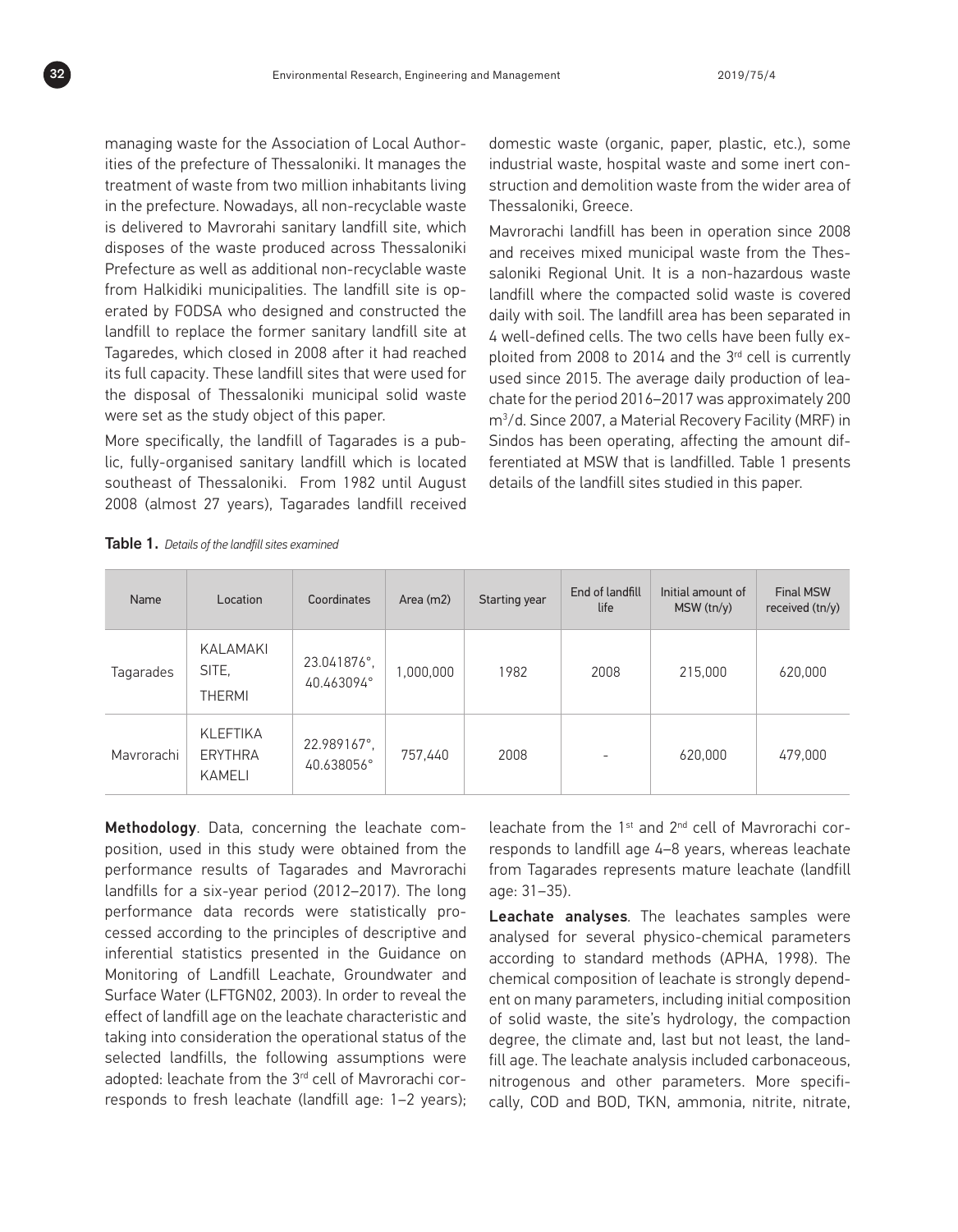phosphorus, heavy metals, conductivity and pH were recorded and evaluated. Characteristics of leachate were analysed statistically over the whole period of analysis for young and mature landfills.

Leachate pollution index estimation. Leachate pollution index (LPI) is an index used to quantify the degree of possible contamination from urban landfills on a scale from 5 to 100 (Kumar and Alappat, 2005a, 2005b; Umar et al., 2010). By the use of this tool, the leachates pollution data can be presented in a uniform way. LPI estimation process includes the selection of pollutant variables and of their respective weights, the formulation of their sub-indices curves, and finally the aggregation of the selected variables to final calculation of LPI value (Kumar and Alappat, 2004).

#### The LPI was estimated by the use of the following equation (equation (1)):

$$
LPI = \frac{\sum_{i=1}^{m} W_i D_i}{\sum_{i=1}^{m} W_i} \tag{1}
$$

Where: LPI – the weighted additive leachate pollution index;

 $w_i$  – the weight for the i<sup>th</sup> pollutant parameter;

 $p_i$  – the sub-index score of the i<sup>th</sup> leachate pollutant parameter;

n – the number of leachate pollutant parameters used in the calculation of LPI and

m – the number of leachate pollutant variables for which data is available and, thus,  $\Sigma_{i=1}^{m}$  w<sub>i</sub> < 1.

### Results and Discussion

Leachate is the liquid drainage resulting from a landfill site and is characterised by elevated concentrations of organic compounds (either susceptible to biological degradation or not), ammoniacal nitrogen, heavy metals and chlorinated organic and inorganic substances (Mor et al., 2006).

pH. Leachates are generally characterised by pH values between 4.5 and 9. The composition and type of the waste disposed in a landfill as well as the landfill age are the major factors that control the variations in leachate pH values. Generally, the pH of a young leachate is lower than that of a stabilised leachate (Bhalla et al., 2013). Data for pH values over a 35-years period are presented in Figure 1. The range of pH values of the leachate samples from the selected sites was from 7.3 to 8.5. The pH of the leachate increased by 13% during the first four years of operation of the landfill sites. Bhalla et al. (2013) also reported an increase over time in the pH value of leachates, which was attributed to the reduction of the partially ionised free (volatile fatty acids (VFA) content. The pH rise implied that steady state conditions were achieved between the processes that produce acids, such as lignin and cellulose degradation and processes that consume acids such as methane production during landfilling (Bhalla et al., 2013). Stabilised leachate presents fairly stable pH values with low fluctuations.

It ranged between 8.1 and 8.3. The older the landfill, the less variations in pH values, which is also confirmed in literature (Ngilangil et al., 2015).

Conductivity. Total dissolved solids (TDS) and conductivity (EC) are important parameters, influencing the pollution potential of leachates. The concentration of total dissolved solids reveals the degree of mineralisation. High TDS concentrations may alter the chemical and physical characteristics of the receiving water bodies (Umar et al., 2010). Conductivity values are strongly related to the total salts content in leachate, reflecting its total concentration of ionic substances. The ability of a solution to convey electrical current is quantified by conductivity. In the present investigation, the timeline of both TDS and EC for the 35-years period is illustrated in Figure 1. More specifically, the range of conductivity extended from 17.9 to 28.6 mS/ cm with a mean value of 23.8 mS/cm and the mean value of total dissolved solids was 13,805 mg/L for all young and mature leachate samples. Similar results were reported by Abd El-Salam et al. (2015), who collected leachates from landfills in Colombia and Morocco with conductivities of 22 mS/cm and 26 mS/ cm, respectively (Abd El-Salam et al., 2015). However, higher conductivity values of 31.68 mS/cm were presented by Bahaaeldin et al. (2010), who studied the leachates from a landfill in Malaysia.

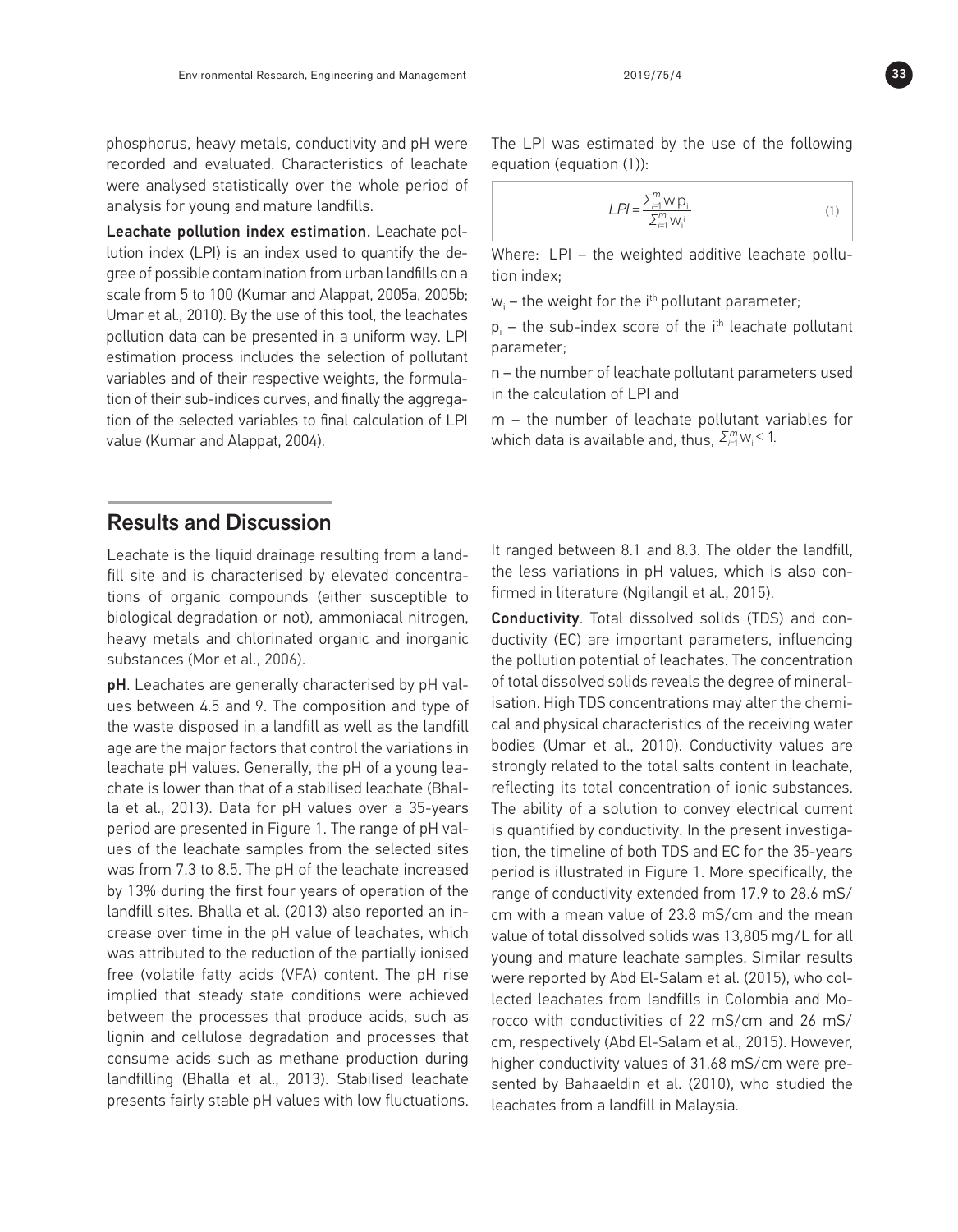

Fig. 1. *Variations with time in pH, total dissolved solids and conductivity in leachates from the landfill sites of Central Macedonia.* 

Carbonaceous parameters. As cited by Abd El-Salam et al. (2015), the chemical oxygen demand of leachates is in general within the range of 5,000–20,000 mg/L. In the first phase of acidogenic biodegradation, leachates are characterised by elevated  $BOD<sub>5</sub>$  (4,000–13,000 mg/L) and COD (30,000–60,000 mg/L) values, while even higher BOD (81,000 mg/L) and COD (70,900 mg/L) values (Tatsi & Zouboulis, 2002; Umar et al., 2010) have been reported.

As gleaned from the results presented in Figure 2, the COD values of the leachates studied ranged from 2,490 mg/L to as high as 19,700 mg/L.

Organics in leachates are characterised by different levels of biodegradability. Since the biodegradable organic content of leachate samples is quantified through BOD, these values usually decrease over time reflecting the landfill's maturity (Bhalla et al., 2013). In the current

Fig. 2. *Trends in COD, BOD and BOD5/COD values in leachates from the landfill sites of Central Macedonia.*

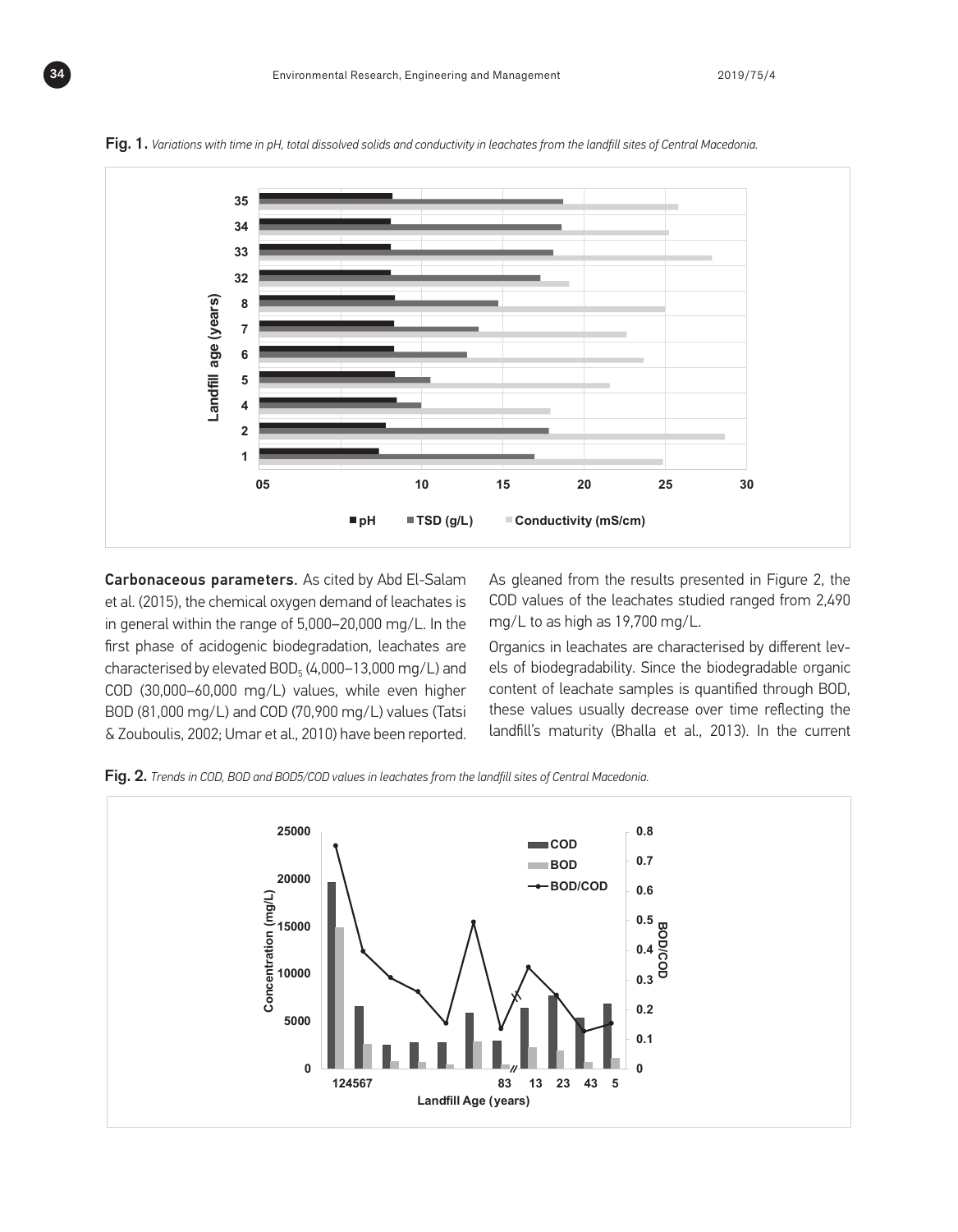study, BOD of examined leachates at the landfilling sites ranged between 390–14,850 mg/L. The whole timeline of BOD as presented in Figure 2 indicates that BOD varies with respect to the age of landfills. The BOD<sub>5</sub>/COD ratio is a measure of the biodegradation degree of a sample and is related to the maturity of a landfill site. High  $BOD<sub>5</sub>/COD$ ratios indicate elevated concentrations of biodegradable organic compounds, while low BOD<sub>5</sub>/COD ratios reflect a resistance to biological degradation due to the predominance of non-biodegradable compounds (Bhalla et al., 2013). The BOD<sub>5</sub>/COD ratio for all the samples collected is also presented in Figure 2. The BOD<sub>5</sub>/COD ratio is in accordance with the results reported in literature (Aziz et al., 2007; Bhalla et al., 2013; Zainol et al., 2012).

From year 1 to year 6, there is a distinct decrease in the concentration of the carbonaceous material as well as in its biodegradability. In year 7, a peak is observed that may be attributed to the initiation of the 3<sup>rd</sup> cell's operation, at which point fresh leachate was mixed with leachates from the 1st and 2nd cells, for a short period. The mature leachate from Tagarades landfill site presents higher values of COD in respect to the corresponding values from Mavrorachi, since this landfill site was receiving all kinds of waste (municipal, industrial, hospital and demolition waste) and thus the initial organic loading was much higher.

This trend in biodegradability of leachates was verified by Szymański et al. (2018), who studied the variations in the chemical and physical parameters of leachates coming from municipal waste landfills located in Middle Pomerania. The authors noted that the biochemical activity indicator, expressed by BOD<sub>5</sub>/COD ratio, varied between 0.81 and 0.72. After 5 years of landfill operation, those values were maintained within the range of 0.23–0.25, which absolutely indicates a certain stabilisation of biochemical processes in the leachates. This originates from the fact that landfill leachates contained, at that time, a considerably high amount of hardly biodegradable substances, which were subjected to further biodegradation in the subsequent years. It is quite possible that part of organic substance was absorbed by argillaceous minerals (illite occurs there) or humus compounds (Szymański et al., 2018).

Nitrogen. In the development of management and treatment schemes of landfill leachates, soluble nitrogen should be specially cared since it is considered as a crucial long-term pollutant (Ngilangil et al., 2015). The concentration of ammoniacal nitrogen tends to increase with the passage of time (increase of landfill age), which can be attributed to the hydrolysis and the fermentation of nitrogenous fractions of organic bio-degradable compounds. (Umar et al., 2010) The fluctuations in nitrogenous compound concentrations of leachates in terms of total Kjeldahl nitrogen (TKN), ammonium nitrogen (NH<sub>4</sub>-N), nitrate (NO<sub>3</sub>-N) and nitrite ( $NO<sub>2</sub>-N$ ) of the studied landfill sites is provided in Figure 3. The total Kjeldahl nitrogen includes the organic nitrogen (Org-N) and the ammoniacal nitrogen





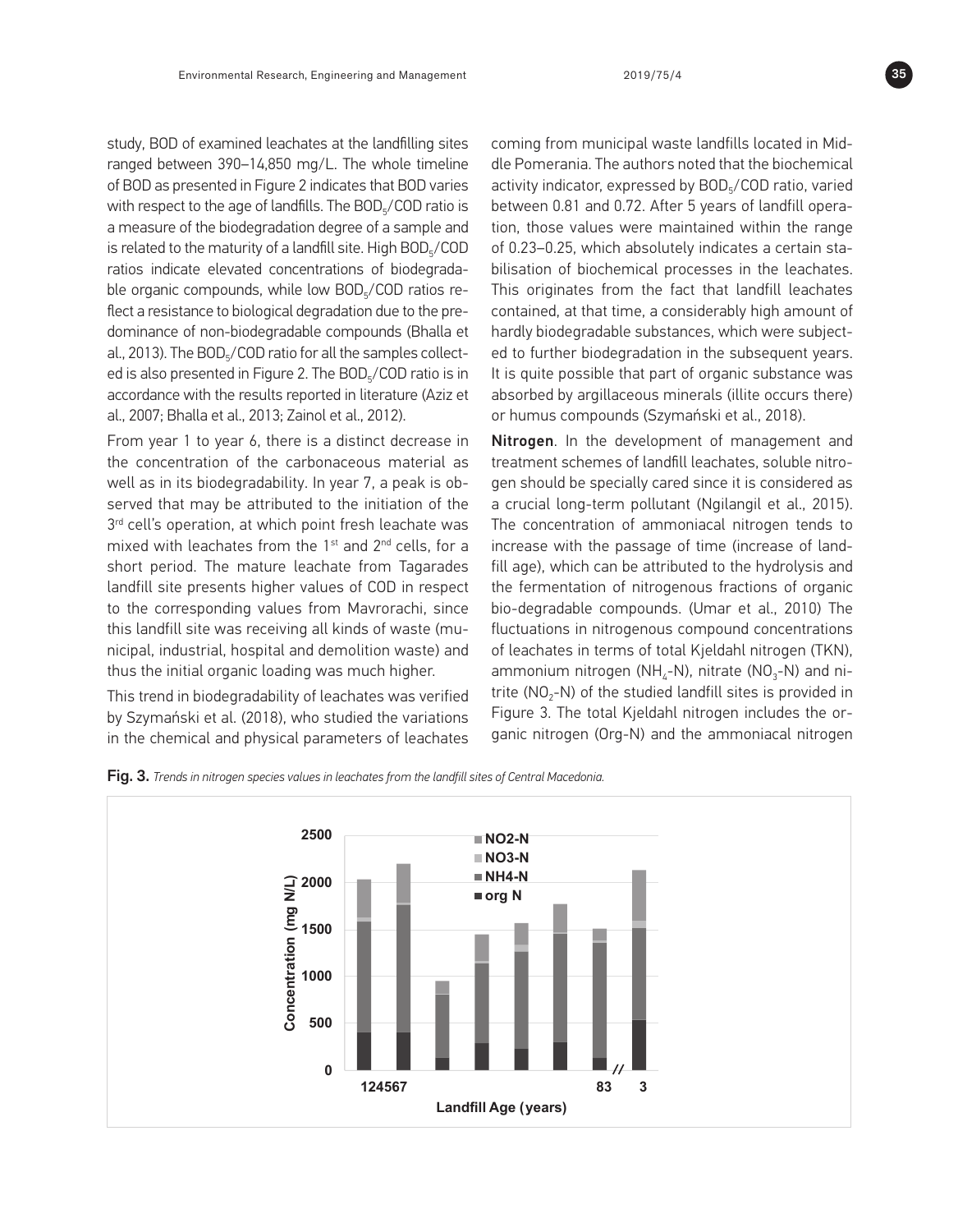$(NH<sub>4</sub>-N)$ , as the main is representative of inorganic mass. Usually, the fractionation of nitrogen in the landfill leachates presents a small portion of organic nitrogen and a much higher fraction of  $NH<sub>4</sub>-N$  (60–90%) of TKN) (Lema et al., 1988). Figure 3 illustrates that TKN in leachates varied from 800 to 1,800 mg/L for the sanitary landfills. The concentration of ammonia nitrogen follows the exact same pattern as TKN since it is the predominant species. The results of the present study are in accordance with those published in literature (Chu et al., 1994; Ehrig, 1983; Manning & Robinson, 1989). Chu et al. (1994) stated that the ammonium nitrogen concentration of leachates moved in the range of 500 and 1,500 mg/L for landfill age 3–8 years and remained nearly constant at least for half a decade. The trend of the ammonia-nitrogen concentration is in full accordance with Robinson and Barr (1999), Manning and Robinson (1989) and Ehrig (1983). During the first year of landfill operation, higher

concentrations of nitrogen oxides were noted. This can be attributed to the fact that the redox potential presents positive values, which indicates oxidising conditions existing in landfill. This condition is maintained fairly stable during the next year although, after a short period (2 years of operation), conditions in this environment changed from aerobic to anaerobic, which was indicated by, among other, much higher concentration of ammonium ions than nitrogen oxides ions and negative redox potential. This was the case in the study of Szymański et al. (2018).

Heavy metals. The main sources of heavy metals in the urban solid waste are consumers' electronics, light bulbs, batteries, ceramics, paint chips and house dust, used motor oils, plastics, lead foils such as wine bottle closures, and some inks and glass. Heavy metal concentration in leachates is usually higher at initial phases of landfill operation due to elevated metal solubility that is related with low pH in the landfill caused by the organic acids production (Naveen et al., 2015). Their concentrations are presented in Table 2.

From Table 2, it is evident that leachates content of heavy metals presents significant variations. A general decreasing trend is observed. This is due to the decrease of pH over time, which in turn causes a reduction in the solubility of metals. Macroscopically, this fact leads to a rapid decrease in nearly all heavy metals concentration. Lead is an exception, since it is known that it produces heavy complexes with the present humic acids (Umar et al., 2010).

| cc             | $Ni$ (mg/L) | $Cu$ (mg/L) | $Zn$ (mg/L) | Total Fe (mg/L) | $Cd$ (mg/L) | Pb(mq/L) | Total Cr(mg/L) |
|----------------|-------------|-------------|-------------|-----------------|-------------|----------|----------------|
|                | 4.42        | 9.22        | 6.05        | 57.79           | 0.24        | 4.49     | 4.34           |
|                | 3.76        | 3.43        | .71         | 16.00           | 0.18        | 1.56     | 0.23           |
| $\overline{ }$ | .57         | 2.15        | 2.91        | 71.10           | 0.40        | 6.73     | 0.58           |
| 33             | .62         | 0.16        | 0.58        | 8.50            | 0.07        | 0.76     | 1.23           |

Table 2. *Trace metals composition of leachates from the landfill sites of Central Macedonia*

Total phosphorus. Phosphates are another main component of leachates, deriving from many and different sources such as detergents, agricultural fertilisers, domestic wastes, industrial process wastes, etc. Total phosphorus concentrations for leachate at landfilling sites had a fair reduction over time from 22.11 mg/L (year 1) to 12.87 mg/L (year 33) with a mean concentration of  $17 \pm 4$  mg/L for all samples examined. The pattern was similar in the study of Szymański et al. (2018), but a more considerable reduction of phosphate ions concentration was noted. This could be attributed to the fact that phosphate ions generated hardly soluble chemical compounds.

Leachate pollution index. Aiming at the evaluation of leachates contamination potential over time in a uniform way, LPI was used as a very efficient method according to literature. In this study, the leachate pollution index was estimated by applying the Delphi technique (Kumar & Alappat, 2004). The leachate pollutant parameters used for the estimation of LPI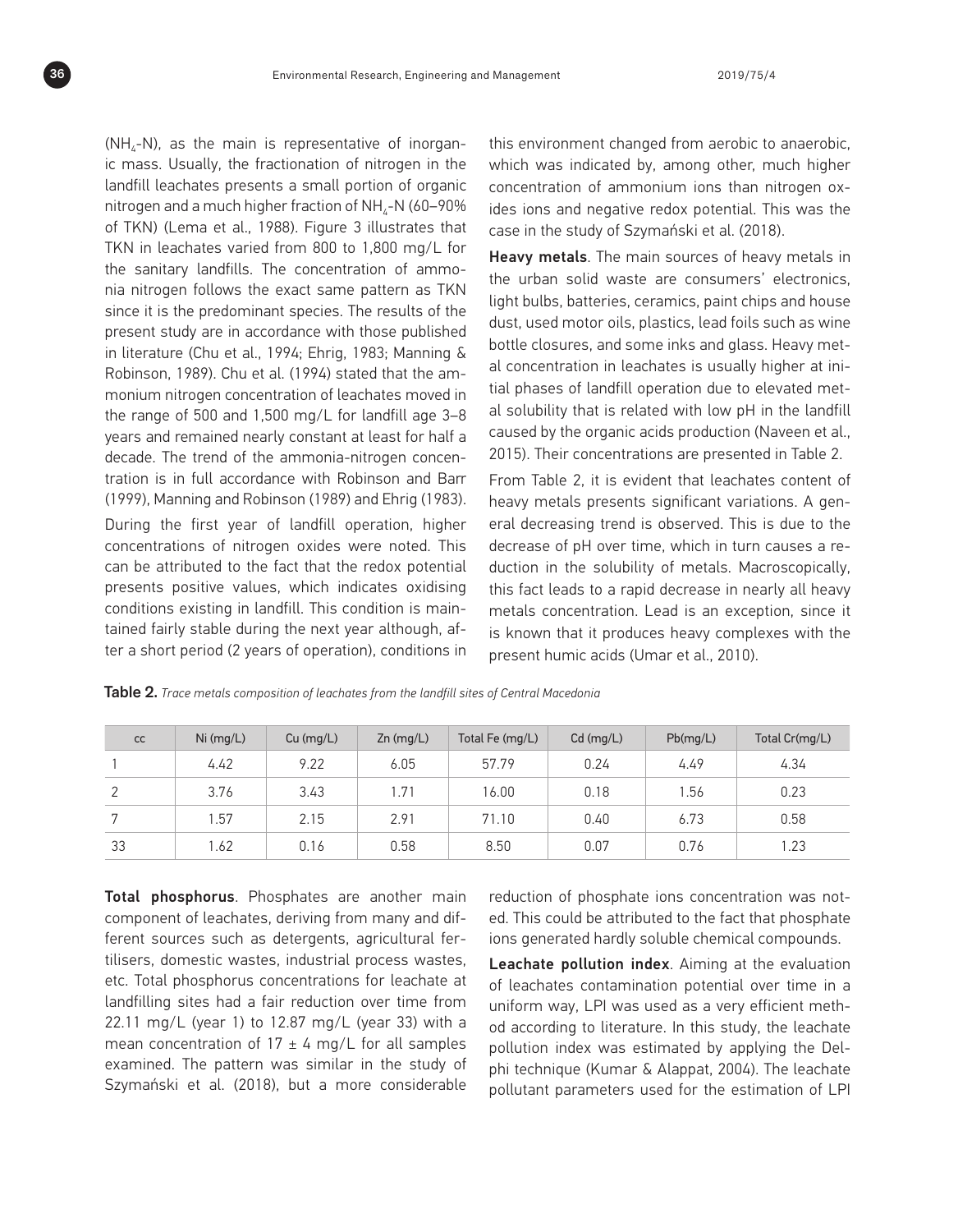| Landfill Age        |       |       |                            |       |       |       |              | $\sim$<br>ູບບ |
|---------------------|-------|-------|----------------------------|-------|-------|-------|--------------|---------------|
| $\mathsf{D}$<br>— 1 | 49.66 | 31.94 | $\epsilon$ $\sim$<br>34.45 | 38.82 | 40.18 | 33.86 | 101<br>42.Z4 | 27.48         |

Table 3. *LPI for the landfill leachate samples of Central Macedonia*

were pH, COD, BOD, TN, NH<sub>4</sub>-N, TDS, Fe, Cu, Ni, Zn, Pb and Cr ( $m = 12$ ). The sub-index scores along with the weights of each leachate pollutant variable were selected accordingly from Kumar and Alappat (2005a) for all leachate samples of the landfill sites of Central Macedonia. By using equation 1, the LPI values presented in Table 3 were calculated.

The high LPI value (49.66) of landfill age, i.e., 1 year, implies that the physico-chemical and biological reactions are in progress, while the disposed waste has not yet stabilised. This high LPI value indicates that fresh leachates generated from a landfill during the first year of operation should be managed by application of proper treatment. Additionally, the landfill site should be monitored on a regular basis. For landfill ages 2–8 years, the respective LPI values move within the range of 31.94 to 42.24. The latter indicates that LPI values are comparable, while the need for proper treatment remains. The low heavy metal concentration in the leachate for the respective time period is the principle reason for the these reduced LPI values. Similar LPI values have been reported for active landfill sites. For fresh leachates derived from landfills in China, Banqiao, Machen, and Jiuduhe, the LPI values were 36, 34, and 36, respectively (Yang et al., 2018). In the same context, for the Guanajuato landfill in Mexico, the LPI of fresh leachates was calculated equal to 34.8 (Guerrero-Rodríguez et al., 2014). The Pillar Point Landfill in Hong Kong, which is a landfill site (valley-fill) for domestic and commercial waste active since 1984, presented after 20 years of operation an LPI value of 36.48. Furthermore, Shuen Wan Landfill in Hong Kong which is a marine active landfill within a series of retaining seawalls after 24 years of operation has an LPI of 39.04 (Kumar & Alappat, 2005b). Yang et al. (2018) stated that when the time period of landfill operation increased, the LPI values decreased. This is also the trend for the active landfill of Mavrorachi. Umar et al. (2010) pointed out that landfill sites of similar age presented similar LPI values. However, the absolute values of LPI reported in literature may present variations as a result of differences in waste composition reflecting diverse lifestyles and economic status of areas served. Seasonal variations in LPI values have also been reported. Kale et al. (2010) studied the influence of monsoons, while Yang et al. (2019) studied the impact of the precipitations on LPI value.

The fairly low value of LPI (27.48) of landfill age of 33 years (closed in 2008) implies that the leachates produced from Tagarades landfill have been to some extent stabilised and that aftercare monitoring may be modulated according to the national regulations. Although closed, it still has a contamination potential; therefore, it can threaten human health and water resources and, thus, suitable remediation plans and monitoring schemes should be applied. Each pollutant parameter should comply with the national emission limit values prior to any leachate disposal to the water bodies. Lower but accountable LPI values (15.97) were reported by Kumar and Alappat (2005b) for Nagu Chi Wan landfill (Hong Kong) after 12 years from its closure.

As far as the contribution of pollutant parameters on LPI is concerned in the present study, COD and ammoniacal nitrogen had the most pronounced contribution to the LPI, followed by total nitrogen and BOD.

#### **Conclusions**

Leachates are generated through the penetration of rain in the stacked waste of a landfill and the consequential leaching of minerals and soluble organic compounds. As presented in this study, the concentrations of most physico-chemical parameters that characterise leachate samples present significant variations during the lifespan of a landfill site. In the initial stages of landfill operation, the concentration of easily biological degradable substances in the leachate samples is high. During this stage, the metal concentrations are also elevated since metal ions present high solubility given the prevailing

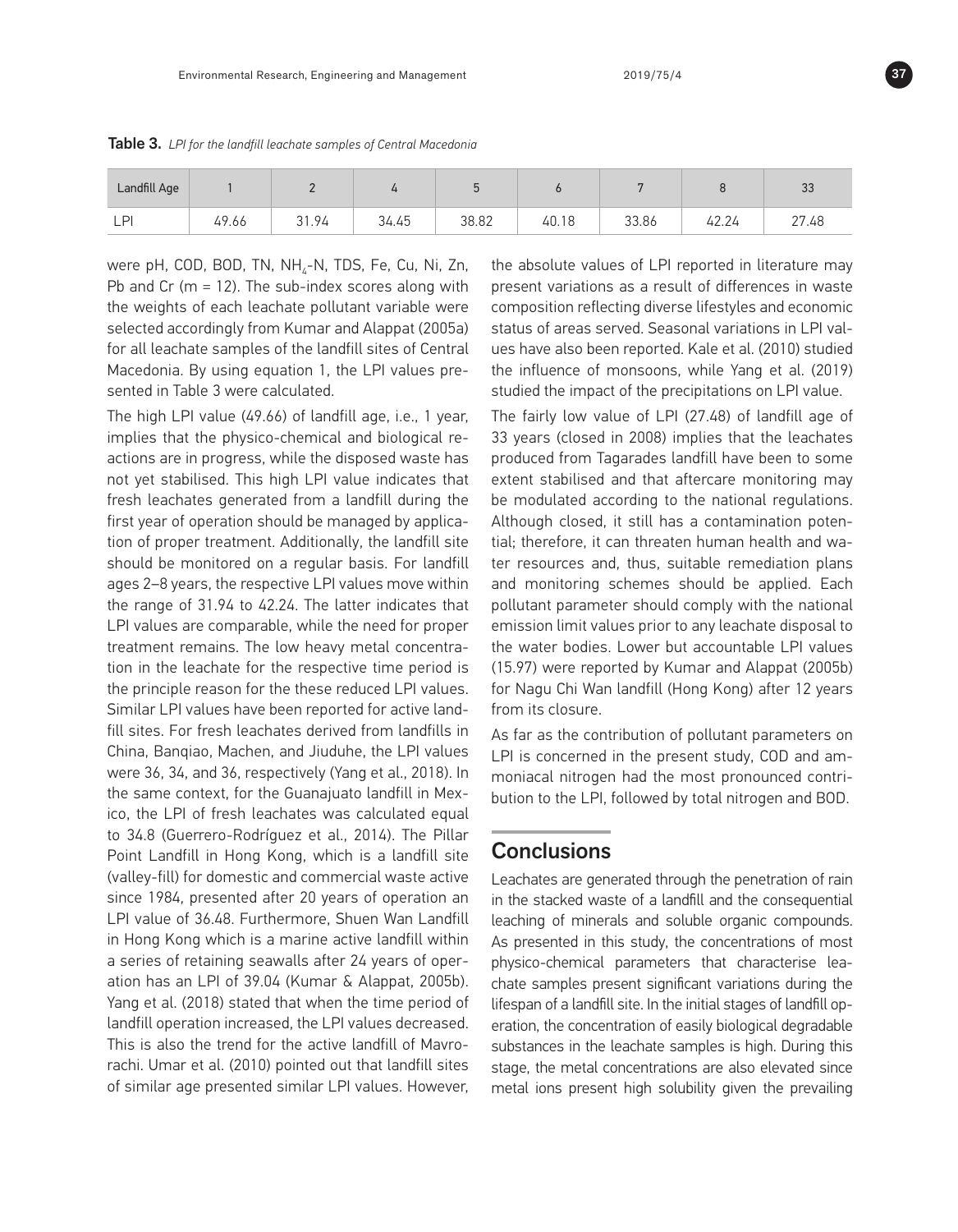acidic conditions (low pH). As landfill sites age, their pH increases and their biodegradability decreases. This phenomenon results from the fact that leachates from landfill sites of young age present high concentrations in organic compounds that are susceptible to biodegradation. By the removal of biodegradable compounds, there is a continuous accumulation of non-biodegradable, refractory substances. For years 3 to 8 of the landfills' operation, the concentration of ammonia nitrogen in the leachates was in the range of 500 and 1,500 mg/L and remained nearly constant afterwards. The LPI is a means to quantify and evaluate in a uniform way the leachates' contamination potential resulting from landfills. Elevated LPIs demonstrate that the leachates produced from landfills have not yet been stabilised resulting in high pollution threat. Thus, from the estimation of LPIs for the leachates studied, it was evident that the pollution threat from the landfill sites of Central Macedonia exists from both fresh waste and aged leachate.

# References

Abd El-Salam M.M. and Abu-Zuid G.I. (2015) Impact of landfill leachate on the groundwater quality: A case study in Egypt. Journal of Advanced Research 6(4): 579-586. https://doi. org/10.1016/j.jare.2014.02.003

Afsar S.S., Kumar S. and Alam P. (2015) Characterization of leachate at various landfill site of Delhi (India). International Journal In Advanced technology in Engineering and Science 3(1).

APHA, (1998): Standard Methods for Examination of Water and Wastewater. 19th ed., American Public Health Association, Washington, DC.

Aziz H.A., Alias S., Adlan M. N., Asaari F. A. H. and Zahari M. S. M. (2007) Colour removal from landfill leachate by coagulation and flocculation process. Bioresource Technology 98, 218- 220.https://doi.org/10.1016/j.biortech.2005.11.013

Bahaaeldin E.A.R., Yusoff I., Samsudin A.R., Yaacob W.Z.W. and Rafek A.G.M. (2010) Deterioration of groundwater quality in the vicinity of an active open-tipping site in West Malaysia. Hydrogeology Journal 18, 997-1006. https://doi.org/10.1007/ s10040-009-0567-3

Bhalla B., Saini M.S. and Jha M.K., (2013): Effect of age and seasonal variations on leachate characteristics of municipal solid waste landfill. International Journal of Research in Engineering and Technology 2(6): 732-745.

Chu L.M., Cheung K.C. and Wong M.H. (1994) Variations in the chemical properties of landfill leachate. Journal of Environmental management 18(1): 105-117. https://doi.org/10.1007/ BF02393753

Ehrig H.J. (1983) Quality and quantity of sanitary landfill leachate. Waste Management & Research 1, 53-68. https://doi. org/10.1177/0734242X8300100105

Guerrero-Rodríguez D., Sánchez-Yáñez J.M., Buenrostro-Delgado O. and Márquez-Benavides L., (2014): Phytotoxic effect of landfill leachate with different pollution indexes on common bean. Water, air, and soil pollution 225(6): 2002-2009. https:// doi.org/10.1007/s11270-014-2002-1

Kale S.S., Kadam A.K., Kumar S. and Pawar N.J. (2010) Evaluating pollution potential of leachate from landfill site, from the Pune metropolitan city and its impact on shallow basaltic aquifers. Environmental monitoring and assessment 162(1- 4): 327-346. https://doi.org/10.1007/s10661-009-0799-7

Kumar D. and Alappat B.J. (2004) Selection of the appropriate aggregation function for calculating Leachate Pollution Index. Practice Periodical of Hazardous, Toxic, and Radioactive Waste Management 8(4): 253-264. https://doi.org/10.1061/ (ASCE)1090-025X(2004)8:4(253)

Kumar D. and Alappat B.J. (2005a) Analysis of leachate pollution index and formulation of sub-leachate pollution indices. Waste Management and Research 23(3): 230-239. https://doi. org/10.1177/0734242X05054875

Kumar D. and Alappat B.J. (2005b) Evaluating leachate contamination potential of landfill sites using leachate pollution index. Clean Technologies and Environmental Policy 7(3): 190- 197. https://doi.org/10.1007/s10098-004-0269-4

Lema J.M., Mendez R. and Blazquez R. (1988) Characteristics of landfill leachates and alternatives for their treatment: A review. Water, air, and soil pollution 40(3-4): 223-250.

LFTGN02 (2003) Guidance on Monitoring of Landfill Leachate, Groundwater and Surface Water, Environmental Agency, LFT-GN02, On line at: www.environment-agency.gov.uk

Manning D.A.C. and Robinson N. (1999) Leachate-mineral reactions: implications for drainage system stability and clog-